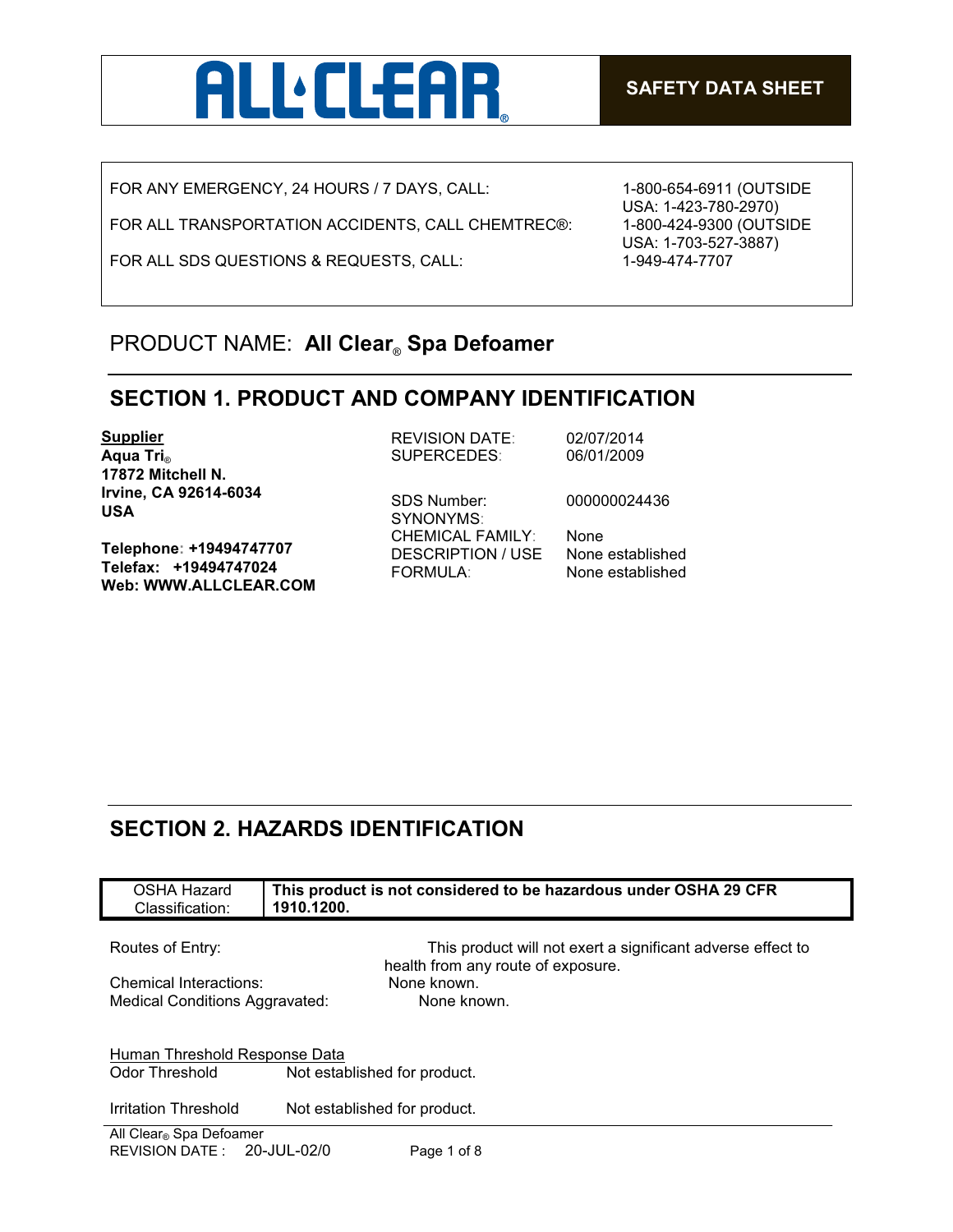

| <b>Hazard Ratings:</b>                     | Health                    | Flammability                                    | Physical / Instability                                                                                                                                                                                                                                                    | PPI / Special<br>hazard. |
|--------------------------------------------|---------------------------|-------------------------------------------------|---------------------------------------------------------------------------------------------------------------------------------------------------------------------------------------------------------------------------------------------------------------------------|--------------------------|
| <b>HMIS</b>                                | 0                         | $\mathbf 0$                                     | $\pmb{0}$                                                                                                                                                                                                                                                                 |                          |
| <b>NFPA</b>                                | $\Omega$                  | 0                                               | $\Omega$                                                                                                                                                                                                                                                                  |                          |
| Immediate (Acute) Health Effects           |                           |                                                 |                                                                                                                                                                                                                                                                           |                          |
| Inhalation Toxicity:                       |                           |                                                 | Not expected to cause irritation. Not expected to be toxic by inhalation.                                                                                                                                                                                                 |                          |
| Skin Toxicity:                             | contact.                  |                                                 | Not expected to cause irritation. Not expected to be toxic from dermal                                                                                                                                                                                                    |                          |
| Eye Toxicity:                              |                           | Not expected to cause irritation.               |                                                                                                                                                                                                                                                                           |                          |
| Ingestion Toxicity:                        |                           |                                                 | Not expected to be toxic by ingestion. Ingestion may cause<br>gastrointestinal irritation, nausea, vomiting and diarrhoea.                                                                                                                                                |                          |
| Acute Target Organ Toxicity:               | None known.               |                                                 |                                                                                                                                                                                                                                                                           |                          |
| Prolonged (Chronic) Health Effects         |                           |                                                 |                                                                                                                                                                                                                                                                           |                          |
| Carcinogenicity:                           |                           |                                                 | This product is not known or reported to be carcinogenic by any<br>reference source including IARC, OSHA, NTP or EPA. The<br>carcinogenicity of the active ingredient in this product has been<br>evaluated through animal study and it was found not to be carcinogenic. |                          |
| Reproductive and                           |                           |                                                 | No reproductive or developmental risk to humans is expected from                                                                                                                                                                                                          |                          |
| Developmental Toxicity:                    | fetotoxicity was seen.    |                                                 | exposure to this product. The active ingredient in this product has been<br>tested in laboratory animals and no evidence of teratogenicity or                                                                                                                             |                          |
| Inhalation:                                |                           |                                                 | There are no known or reported effects from chronic exposure.                                                                                                                                                                                                             |                          |
| Skin Contact:                              |                           |                                                 | There are no known or reported effects from chronic exposure.                                                                                                                                                                                                             |                          |
| Ingestion:                                 |                           |                                                 | There are no known or reported effects from chronic ingestion except for                                                                                                                                                                                                  |                          |
|                                            |                           |                                                 | effects similar to those experienced from single exposure.                                                                                                                                                                                                                |                          |
| Sensitization:                             |                           | sensitization in humans and laboratory animals. | This material is not known or reported to be a skin or respiratory<br>sensitizer. The active ingredient in this product tested negative for skin                                                                                                                          |                          |
| Chronic Target Organ Toxicity:             | exposure to this product. |                                                 | There are no known or reported effects to humans from repeated                                                                                                                                                                                                            |                          |
| Supplemental Health Hazard<br>Information: |                           | No additional health information available.     |                                                                                                                                                                                                                                                                           |                          |

#### **Hazardous Materials Identification System / National Fire Protection Association Classifications**

# **SECTION 3. COMPOSITION/INFORMATION ON INGREDIENTS**

| CAS OR CHEMICAL NAME |  |
|----------------------|--|
| Dimethicone          |  |

 $\frac{\%}{\%}$  RANGE Dimethicone 63148-62-9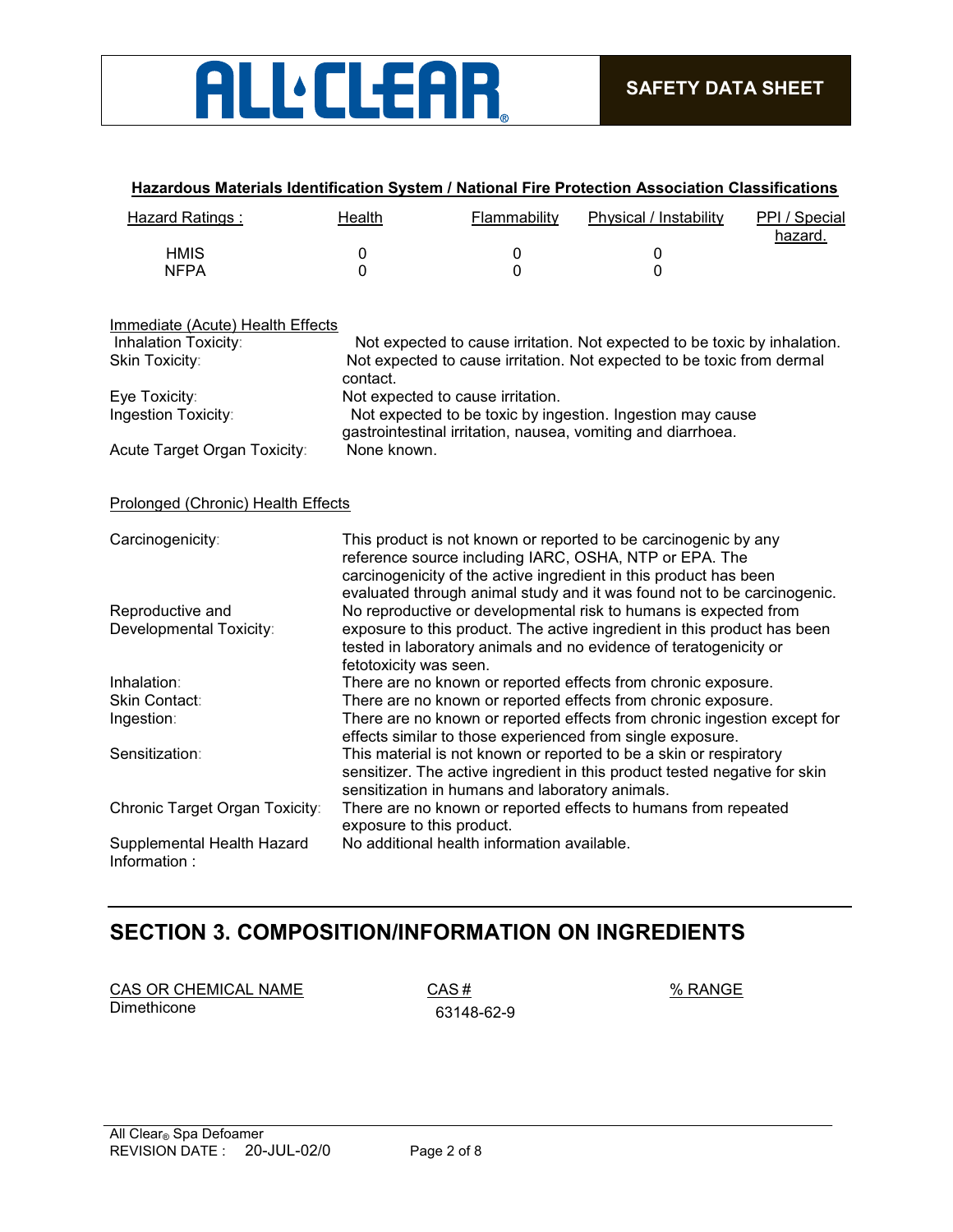# **ALL** CLEAR

## **SECTION 4. FIRST AID MEASURES**

| Inhalation:   | IF INHALED: Remove individual to fresh air. Seek medical attention if breathing                                                                        |
|---------------|--------------------------------------------------------------------------------------------------------------------------------------------------------|
|               | becomes difficult or if respiratory irritation develops.                                                                                               |
| Skin Contact: | IF ON SKIN: Flush skin with water for 15 minutes. Take off all contaminated                                                                            |
|               | clothing. Seek medical attention if irritation develops.                                                                                               |
| Eye Contact:  | IF IN EYES: Flush eyes with plenty of water for at least 15 minutes. Seek medical                                                                      |
|               | attention if irritation develops.                                                                                                                      |
| Ingestion:    | IF SWALLOWED: Immediately drink water to dilute. Seek medical attention if<br>symptoms develop. Never give anything by mouth to an unconscious person. |
|               |                                                                                                                                                        |

# **SECTION 5. FIREFIGHTING MEASURES**

| Flammability Summary (OSHA): | The product is not flammable., Not combustible., The substance or<br>mixture is not classified as pyrophoric., Not explosive                                                                                                             |
|------------------------------|------------------------------------------------------------------------------------------------------------------------------------------------------------------------------------------------------------------------------------------|
| <b>Flammable Properties</b>  |                                                                                                                                                                                                                                          |
| Fire / Explosion Hazards:    | Material will not ignite or burn.                                                                                                                                                                                                        |
| <b>Extinguishing Media:</b>  | Use extinguishing measures that are appropriate to local<br>circumstances and the surrounding environment.                                                                                                                               |
| Fire Fighting Instructions:  | Use water spray to cool unopened containers. In case of fire, use<br>normal fire-fighting equipment and the personal protective<br>equipment recommended in Section 8 to include a NIOSH approved<br>self-contained breathing apparatus. |

# **SECTION 6. ACCIDENTAL RELEASE MEASURES**

| Personal Protection for Emergency<br>Situations: | Use the personal protective equipment recommended in Section 8<br>and a NIOSH approved self-contained breathing apparatus.                                                                                                                                                                                              |
|--------------------------------------------------|-------------------------------------------------------------------------------------------------------------------------------------------------------------------------------------------------------------------------------------------------------------------------------------------------------------------------|
| <b>Spill Mitigation Procedures</b>               |                                                                                                                                                                                                                                                                                                                         |
| Air Release:                                     | Keep people away from and upwind of spill/leak.                                                                                                                                                                                                                                                                         |
| Water Release:                                   | solublelf the product contaminates rivers and lakes or drains inform<br>respective authorities.                                                                                                                                                                                                                         |
| Land Release:                                    | Contain spillage, soak up with non-combustible absorbent material,<br>(e.g. sand, earth, diatomaceous earth, vermiculite) and transfer to a<br>container for disposal according to local / national regulations (see<br>section 13). Do not contaminate ponds, waterways or ditches with<br>chemical or used container. |
| Additional Spill Information:                    | Prevent further leakage or spillage if safe to do so. Use personal<br>protective equipment as required. Evacuate personnel to safe areas.                                                                                                                                                                               |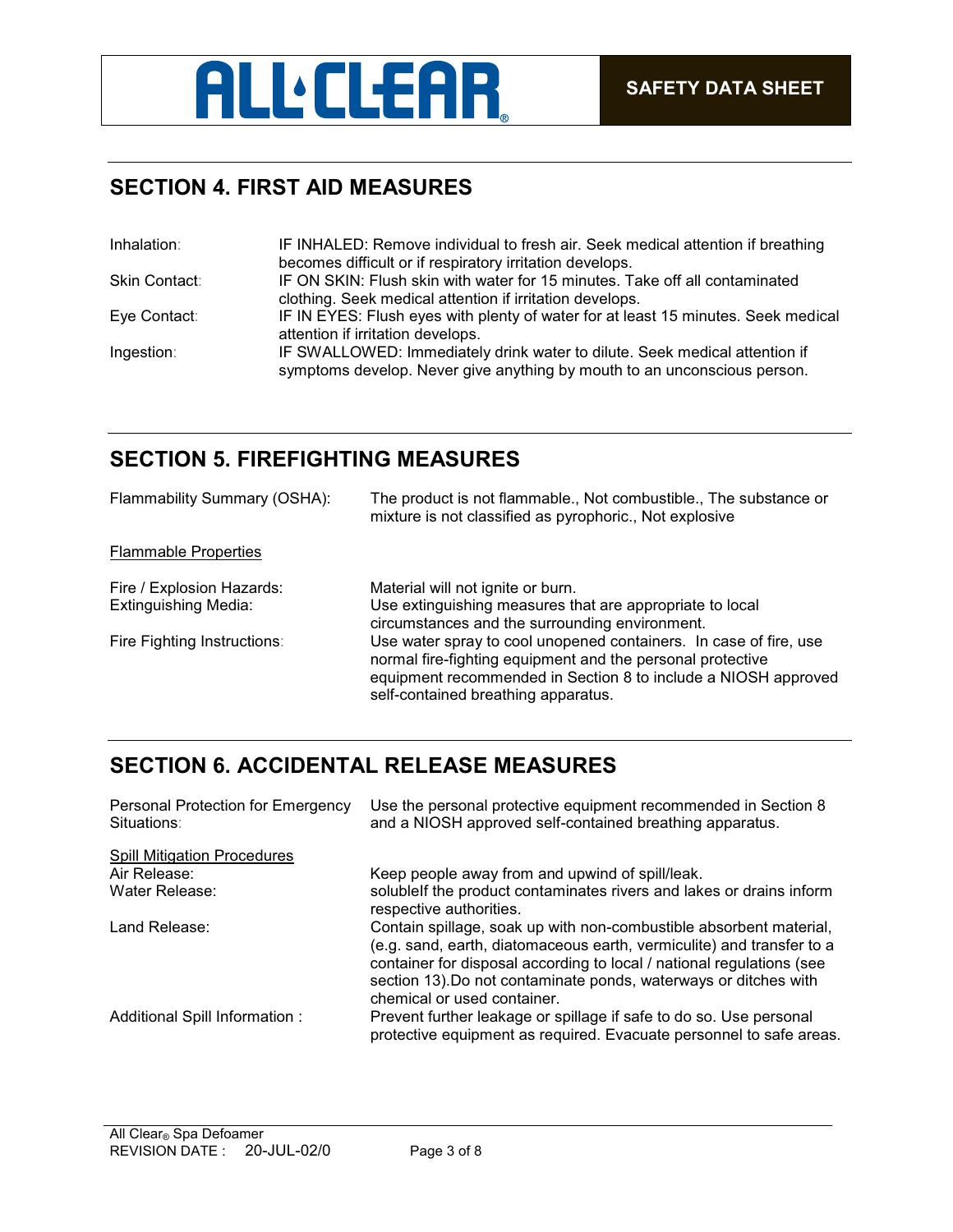

# **SECTION 7. HANDLING AND STORAGE**

| Handling:                           | Do not take internally. Avoid contact with skin, eyes and clothing. If<br>in eyes or on skin, rinse well with water. Avoid breathing vapours,<br>mist or gas. |
|-------------------------------------|---------------------------------------------------------------------------------------------------------------------------------------------------------------|
| Storage:                            | Store in a cool, dry and well ventilated place. Isolate from                                                                                                  |
|                                     | incompatible materials.                                                                                                                                       |
| Incompatible Materials for Storage: | Refer to Section 10, "Incompatible Materials."                                                                                                                |

## **SECTION 8. EXPOSURE CONTROLS/PERSONAL PROTECTION**

Ventilation: No exposure limits exist for the constituents of this product. Additional ventilation beyond that of general exhaust is not normally required. Protective Equipment for Routine Use of Product

| Respiratory Protection:   | Respiratory protection not normally needed. |
|---------------------------|---------------------------------------------|
| Skin Protection:          | Impervious gloves                           |
| Eye Protection:           | Safety glasses with side-shields            |
| Protective Clothing Type: | impervious clothing                         |

#### **Components with workplace control parameters**

no data available

#### **SECTION 9. PHYSICAL AND CHEMICAL PROPERTIES**

| Physical State:                   | liquid                                 |  |
|-----------------------------------|----------------------------------------|--|
| Form                              | No data.                               |  |
| Color:                            | No data.                               |  |
| Odor:                             | No data.                               |  |
| Molecular Weight:                 | None established<br>1.0 (20 °C (20 °C) |  |
| Relative density                  | ()                                     |  |
| pH :                              | $6.0 - 7.0$                            |  |
|                                   | $\left( \right)$                       |  |
| Boiling Point:                    | 212 °F (100 °C)                        |  |
| Melting point/range               | not applicable                         |  |
| <b>Bulk Density:</b>              | $\left( \right)$                       |  |
|                                   | no data available<br>no data available |  |
| Vapor Pressure:<br>Vapor Density: | no data available                      |  |
| Viscosity:                        | no data available                      |  |
| Solubility in Water:              | soluble in cold water                  |  |
|                                   |                                        |  |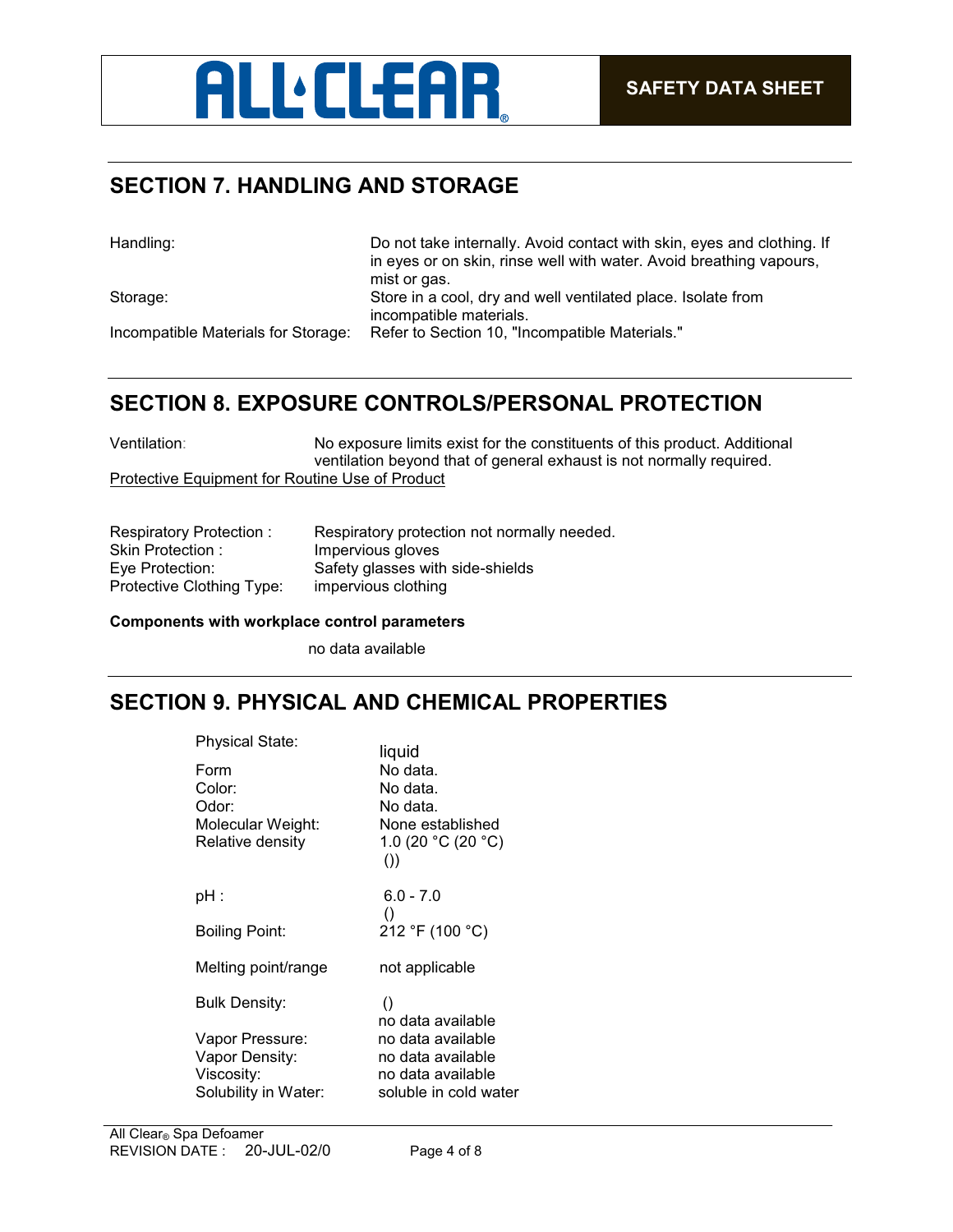

Partition coefficient noctanol/water: Evaporation Rate:<br>Oxidizing: Volatiles, % by vol.: no data available<br>VOC Content no data available VOC Content no data available<br>
HAP Content **Not applicable** 

() Not applicable<br>no data available None established Not applicable

# **SECTION 10. STABILITY AND REACTIVITY**

Stability and Reactivity Summary: Stable under normal conditions. Conditions to Avoid: Heat. Chemical Incompatibility: Oxidizing agents Hazardous Decomposition Products: Carbon oxides, Silicone Decomposition Temperature: No data

## **SECTION 11. TOXICOLOGICAL INFORMATION**

| <b>Component Animal Toxicology</b>                                                                                                                                         |                                                                                                                                                                                                                                                                                                                                                                                                                             |
|----------------------------------------------------------------------------------------------------------------------------------------------------------------------------|-----------------------------------------------------------------------------------------------------------------------------------------------------------------------------------------------------------------------------------------------------------------------------------------------------------------------------------------------------------------------------------------------------------------------------|
| Oral LD50 value:<br>Dimethicone                                                                                                                                            | LD50<br>$> 5,000$ mg/kg<br>rat                                                                                                                                                                                                                                                                                                                                                                                              |
| Component Animal Toxicology<br>Dermal LD50 value:<br>Dimethicone                                                                                                           | LD50<br>$> 2,000$ mg/kg<br>rabbit                                                                                                                                                                                                                                                                                                                                                                                           |
| <b>Component Animal Toxicology</b><br>Inhalation LC50 value:<br>Dimethicone                                                                                                | Inhalation LC50 $1 h$ ><br>44 mg/l rat                                                                                                                                                                                                                                                                                                                                                                                      |
| <b>Product Animal Toxicity</b><br>Oral LD50 value:<br>Dermal LD50 value:<br>Inhalation LC50<br>value:<br>Skin Irritation:<br>Eye Irritation:<br><b>Skin Sensitization:</b> | LD50 Believed to be $> 5,000$ mg/kg<br>rat<br>Believed to be $> 2,000$ mg/kg<br>LD50<br>rabbit<br>LC50 1 h Believed to be > 44 mg/l<br>rat<br>Not expected to cause irritation.<br>Not expected to cause irritation.<br>This material is not known or reported to be a skin or respiratory sensitizer. The<br>active ingredient in this product tested negative for skin sensitization in humans<br>and laboratory animals. |
| Dimethicone                                                                                                                                                                | This material tested negative for skin sensitization in<br>humans and laboratory animals.                                                                                                                                                                                                                                                                                                                                   |
| Acute Toxicity:                                                                                                                                                            | There are no known or reported target organ effects from acute exposure.                                                                                                                                                                                                                                                                                                                                                    |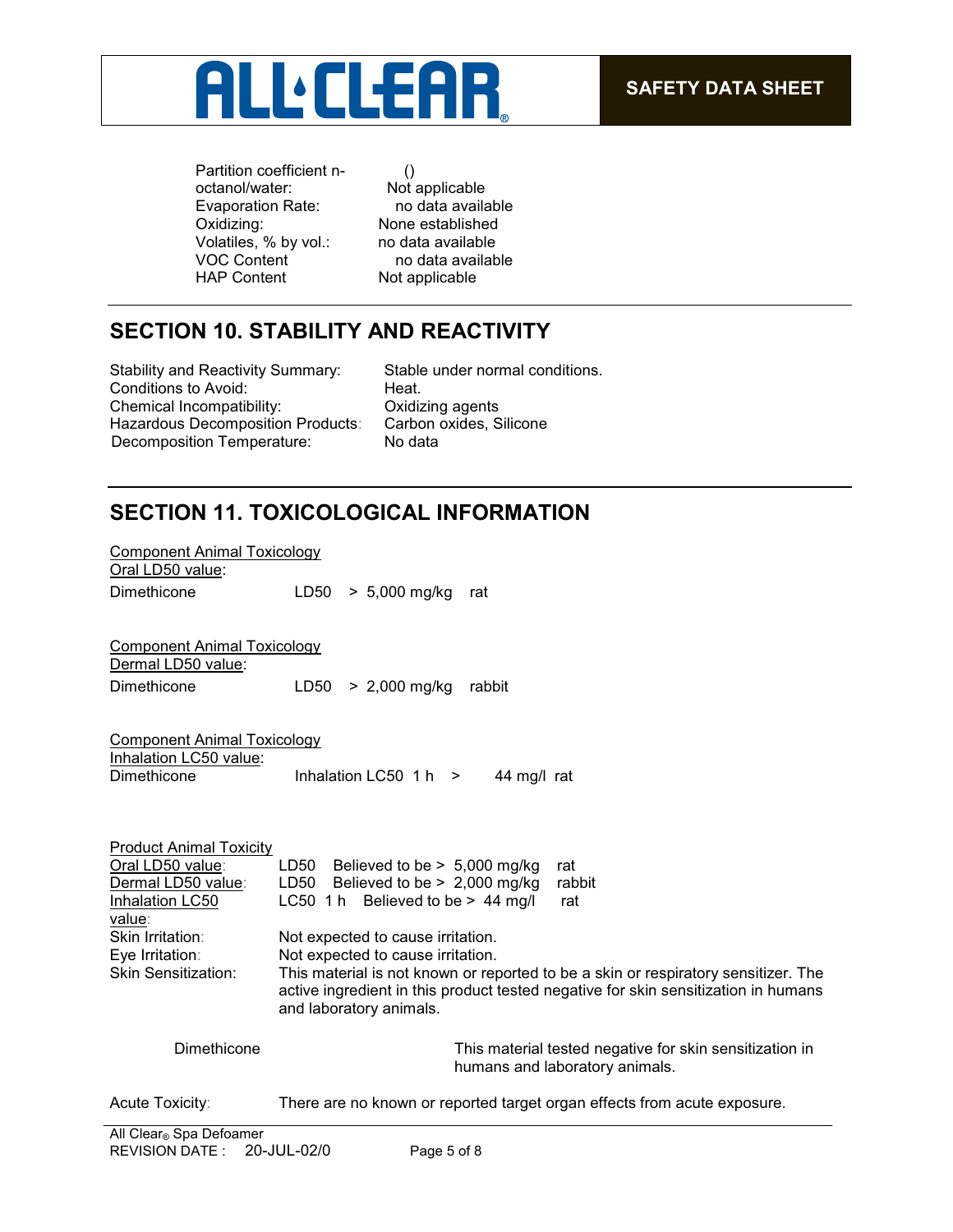

| Subchronic / Chronic<br>Toxicity:           | Not known or reported to cause subchronic or chronic toxicity.                                                                                                                                                                                                            |  |
|---------------------------------------------|---------------------------------------------------------------------------------------------------------------------------------------------------------------------------------------------------------------------------------------------------------------------------|--|
| Reproductive and<br>Developmental Toxicity: | No reproductive or developmental risk to humans is expected from exposure<br>to this product. The active ingredient in this product has been tested in<br>laboratory animals and no evidence of teratogenicity or fetotoxicity was<br>seen.                               |  |
| Dimethicone                                 | This chemical has been tested in laboratory animals<br>and no evidence of teratogenicity or fetotoxicity was<br>seen.                                                                                                                                                     |  |
| Mutagenicity:                               | Not known or reported to be mutagenic. The active ingredient in this product<br>has been tested in a battery of mutagenicity assays and was found to be<br>non-mutagenic under the conditions of the tests.                                                               |  |
| Dimethicone                                 | This chemical has been shown to be non-mutagenic<br>based on a battery of assays.                                                                                                                                                                                         |  |
| Carcinogenicity:                            | This product is not known or reported to be carcinogenic by any reference<br>source including IARC, OSHA, NTP or EPA. The carcinogenicity of the<br>active ingredient in this product has been evaluated through animal study<br>and it was found not to be carcinogenic. |  |
| Dimethicone                                 | The carcinogenicity has been evaluated through animal<br>study and it was found not to be carcinogenic.                                                                                                                                                                   |  |

#### **SECTION 12. ECOLOGICAL INFORMATION**

Overview: Practically non-toxic to fish and other aquatic organisms. The acute 96 hr. LC50 of the active ingredient in this product to fathead minnows is > 1,000 mg/l.

Ecological Toxicity Values for: Dimethicone

Pimephales promelas (fathead - 96 h LC50 > 1,000 mg/l minnow)

## **SECTION 13. DISPOSAL CONSIDERATIONS**

**CARE MUST BE TAKEN TO PREVENT ENVIRONMENTAL CONTAMINATION FROM THE USE OF THE MATERIAL. THE USER OF THE MATERIAL HAS THE RESPONSIBILITY TO DISPOSE OF UNUSED MATERIAL, RESIDUES AND CONTAINERS IN COMPLIANCE WITH ALL RELEVANT LOCAL, STATE AND FEDERAL LAWS AND REGULATIONS REGARDING TREATMENT, STORAGE AND DISPOSAL FOR HAZARDOUS AND NONHAZARDOUS WASTES.** 

Waste Disposal Summary : If this product becomes a waste, it DOES NOT meet the criteria of a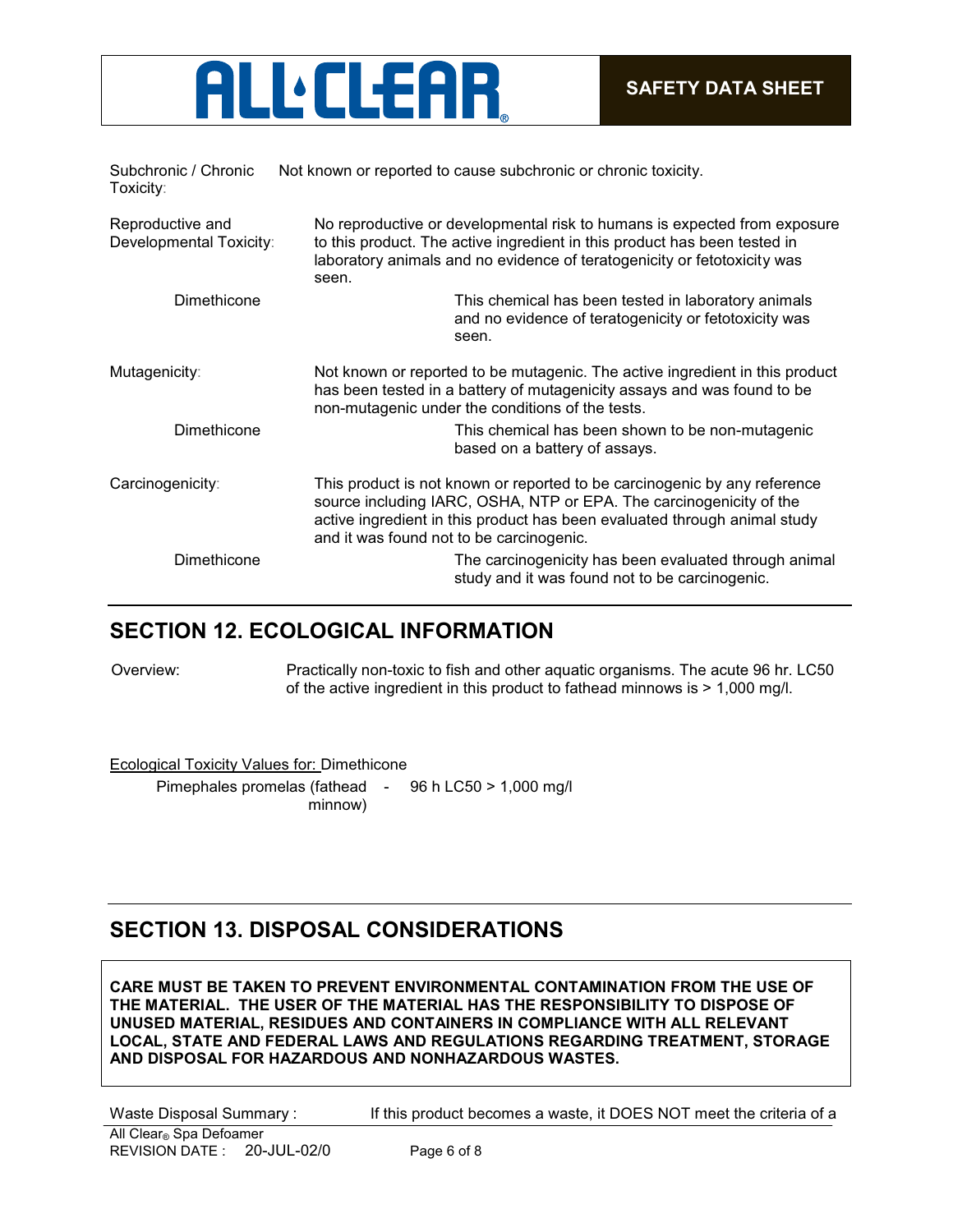

hazardous waste as defined under 40 CFR 261, in that it does not exhibit the characteristics of hazardous waste of Subpart C, nor is it listed as a hazardous waste under Subpart D.As a nonhazardous liquid waste, it should be disposed of in accordance with local, state and federal regulations.

Potential US EPA Waste Codes : LONZA-N09.00602550

### **SECTION 14. TRANSPORT INFORMATION**

**DOT** Not dangerous goods

**TDG** Not dangerous goods

**IATA** Not dangerous goods

**IMDG-CODE** Not dangerous goods

## **SECTION 15. REGULATORY INFORMATION**

#### **UNITED STATES:**

Toxic Substances Control Act (TSCA): The components of this product are listed on the TSCA Inventory of Existing Chemical Substances.<br>None established EPA Pesticide Registration Number:

FIFRA Listing of Pesticide Chemicals (40 CFR 180):

Not registered in the US under FIFRA.

#### **Superfund Amendments and Reauthorization Act (SARA) Title III:**

Hazard Categories Sections 311 / 312 (40 CFR 370.2):

| Health   | None |
|----------|------|
| Physical | None |

#### **Clean Air Act**

**Clean Air Act Toxic ARP Section 112r** None established

**Clean Air Act Socmi** None established

**Clean Air Act VOC Section 111** None established